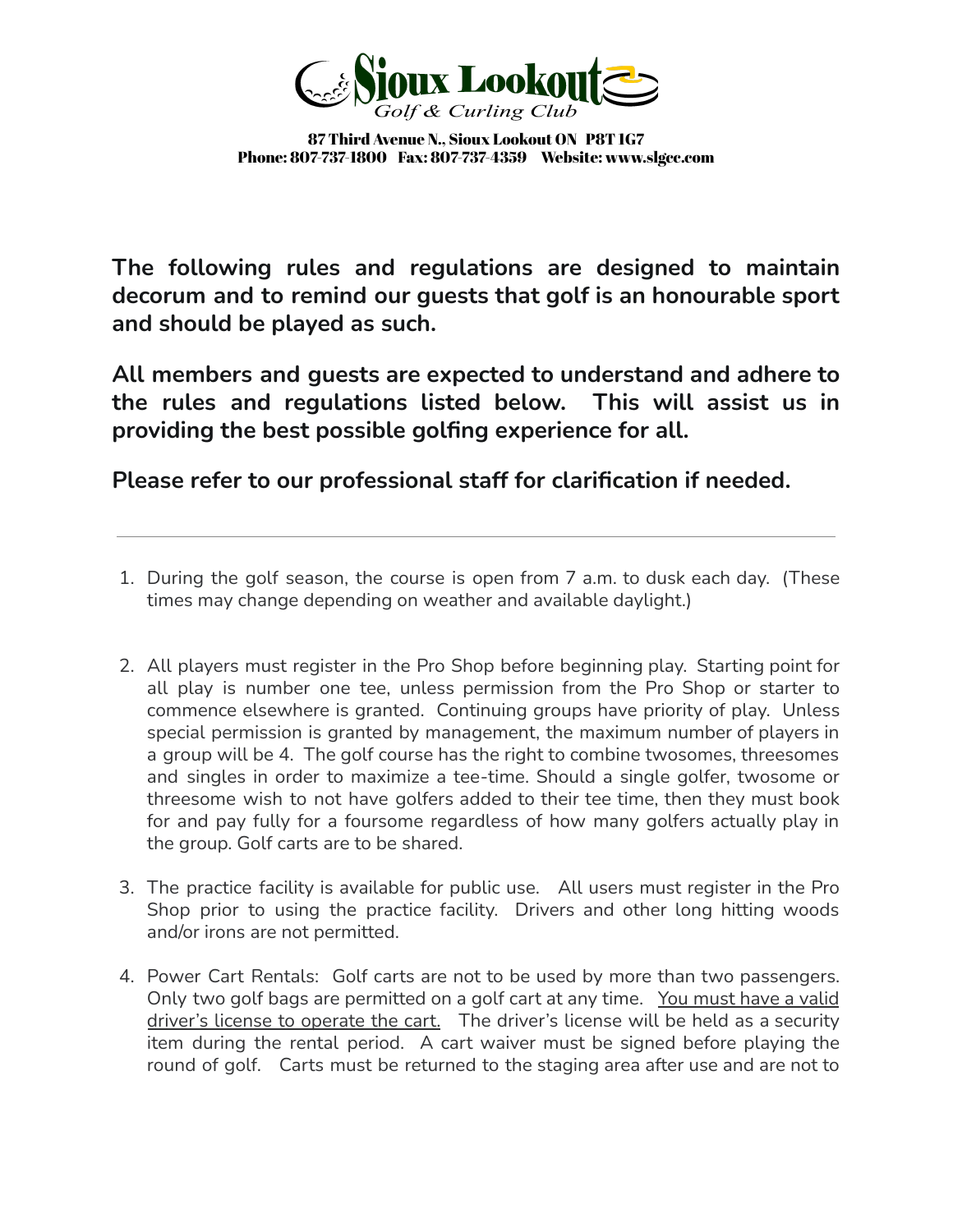

be left in the parking lot. Carts must only be used for rounds of golf (touring or golf ball collecting is not permitted).

- 5. Private power carts are to be operated by an individual 16 years or older who holds a valid driver's license.
- 6. Users of power carts must follow paths and adhere to directional signs and cart rule of the day. Power carts are not to be driven within 30 yards of the greens, aprons and shoulders unless they are on the cart path. Carts shall not be driven within 5 yards of tees or sand traps except where the paths are within that distance.
- 7. All players must observe the directions of the professional staff, starters and/or marshals.
- 8. Proper golf attire must be worn on the golf course, driving range, and practice areas at all times (no tee shirts, tank tops, cut-offs, etc.). Acceptable foot-wear includes soft-spiked golf shoes or rubber soled sport shoes.
- 9. Each golfer must play with a bag and a set of clubs. Bags & clubs are available for rent in the Pro Shop for those individuals who do not have their own set.
- 10.The Head Golf Professional, General/Operations Manager or Course Superintendent are authorized to determine when the golf course is unfit for golf play or use of golf carts due to weather conditions or course maintenance programs.
- 11.Rain-check policy for guests
	- a) 9 holes: between holes 1 and 4 a full 9-hole rain-check will be issued;
	- b) 18 holes: between holes 1 and 6 a full 18-hole rain-check will be issued; between holes 7 through 12 a 9 hole rain-check will be issued. If you tee off on the 13th tee, no rain-check will be issued.
	- c) Course management, at their discretion, will determine if conditions warrant a rain-check. Further, if the weather radar or forecast indicates the probability of playable weather within the hour, rain-checks will not be issued. Rain-checks for discounted round rates shall be prorated.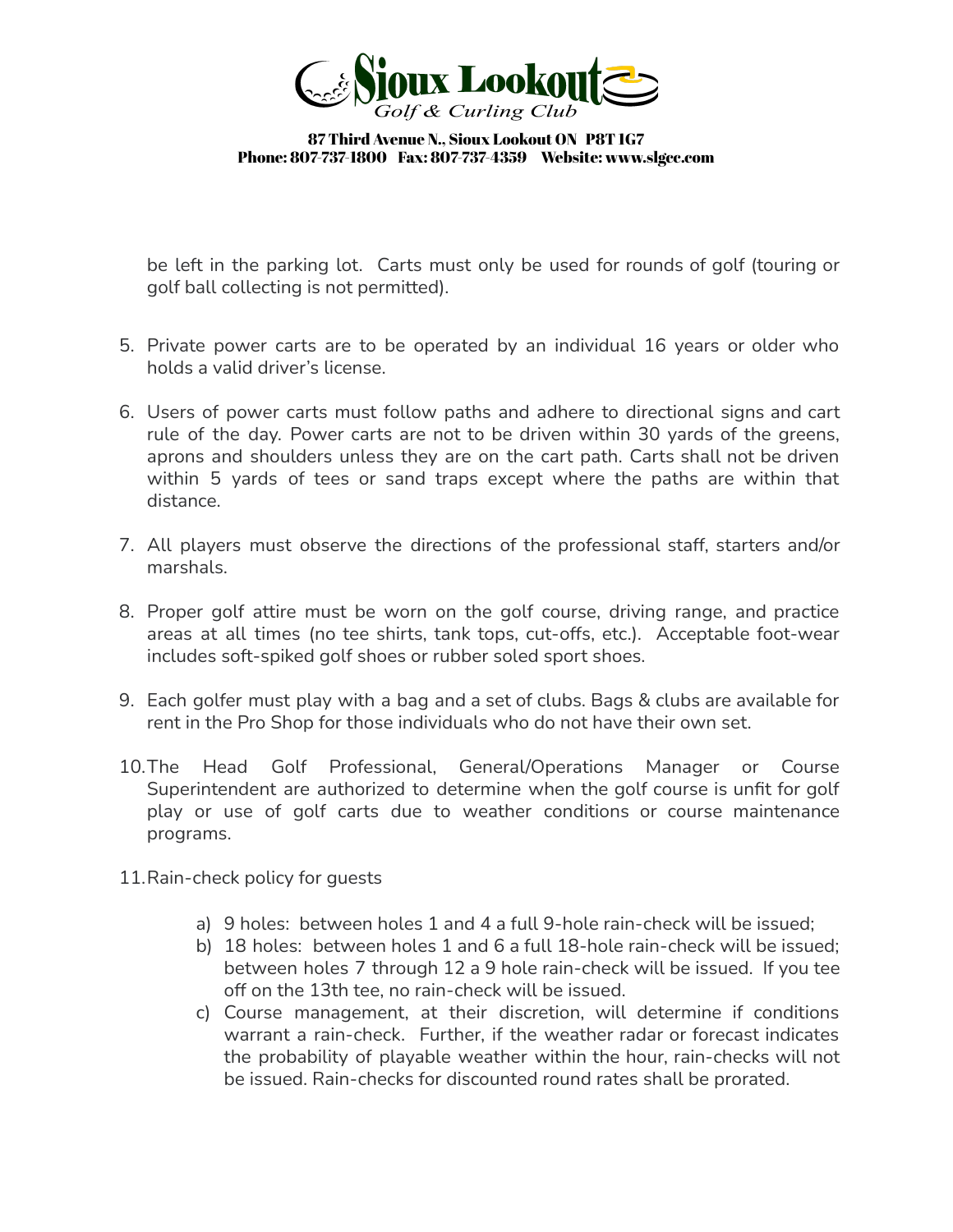

- 12.Children: For safety reasons, children 14 years of age or under are not to be out on the property without a parent, or other responsible adult, present. Parents must assume the responsibility of children's behaviour while on the club premises. Children must be 16 years or older with a valid drivers license in order to be able to operate a golf cart.
- 13.Any member or guest who willfully, un-willfully or through negligence, damages golf course property or neighbouring property will incur costs of repairs or replacement and is subject to suspension or termination of privileges. All property damage, whether intentional or not is to be reported to the Pro Shop upon the conclusion of the round or earlier.
- 14.Damages caused to personal property on site, unless directly attributable to the actions of a golf course employee, are not the responsibility of the golf course.
- 15.Illegal drugs are not allowed on golf course property. The proper authorities will be notified of any illegal activity. Also, alcohol NOT purchased through the golf course liquor license is prohibited by law from being brought onto the golf course property. Illegal alcohol will be confiscated and be disposed of by golf course staff. The golf course has the right to eject anyone who is in possession of illegal substances or who refuses to allow their bags to be searched for such substances.
- 16.Pursuant to the Smoke-Free Ontario Act (via Ontario Regulation 206/14) smoking is not permitted in the clubhouse or patios. Please be courteous with your cigarette/cigar butts. Remember, cigarette butts are not biodegradable and blemish the landscape. Flowerpots and divot sand buckets are not ashtrays.
- 17.Starting times may be reserved in advance by calling the respective Pro Shops or by booking online [address]. Golfers who abuse the starting time privilege by not showing up or showing up with fewer golfers than reserved shall be subject to golf charges for such absentees and/or loss of privileges. Cancellations and reduction in numbers must be received at least 24 hours prior to your scheduled tee time. You must call the respective Pro Shop to receive your cancellation number. Should there be any discrepancy, you will be required to provide your cancellation number for verification.
- 18.All beginner golfers not having established handicaps, or golfers having handicaps over 39 may be limited to the hours of play as established from time to time by the Golf Professional.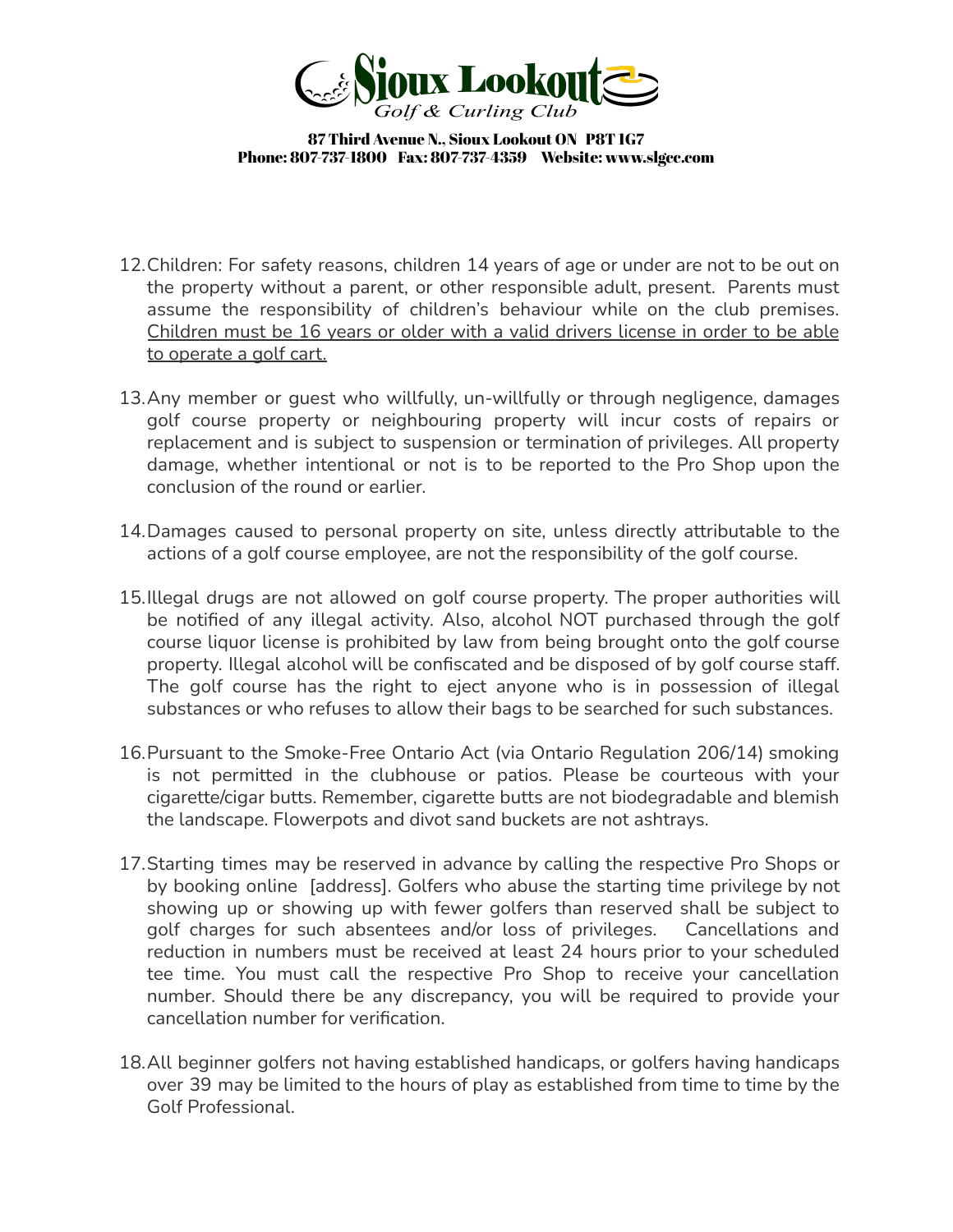

- 19.Members and guests are reminded not to leave golf bags or personal belongings unattended on golf course property. The Sioux Lookout Golf & Curling Club is not responsible for lost or stolen property. Lost & Found: Found items will be stored up to a maximum of 60 days. Found items must be clearly described by the claimant in order for the item to be released. The Sioux Lookout Golf & Curling Club is not responsible for the release of claimed items.
- 20.The Sioux Lookout Golf & Curling Club is not liable for items that are lost or stolen on site. It is the responsibility of the individual or event to care for the security of their items.
- 21.For maintaining your handicap, RCGA rules govern all play except where modified by local rules that are posted on the scorecard or website. If you are not maintaining a handicap, in order to maximize your enjoyment please modify rules as you see fit.
- 22. It is the responsibility of all golfers to study and know the rules and etiquette of golf and exhibit good sportsmanship at all times. If you are unsure of the proper etiquette, please ask one of our golf operations staff who will be more than happy to offer you guidance. Instances of any breach of rules and or etiquette should be reported to staff. Golfers showing disrespect to fellow players through gross violation of etiquette (i.e. failure to rake sand traps after use, failure to repair ball marks and replace or sand divots, etc.) shall be removed from the course. Members or guests exhibiting such disrespectful behaviour shall be subject to suspension or termination of membership or playing privileges.
- 23.Golfers are expected to maintain pace of play. Groups failing to maintain the pace of play will be moved forward.
- 24.Valid Membership cards must be presented for all member account transactions.
- 25.Golfers must take all reasonable precautions to play safely, and are fully responsible for personal injury and/or property damage caused by their golf shots.
- 26.Management may, from time to time, amend the rules and regulations.